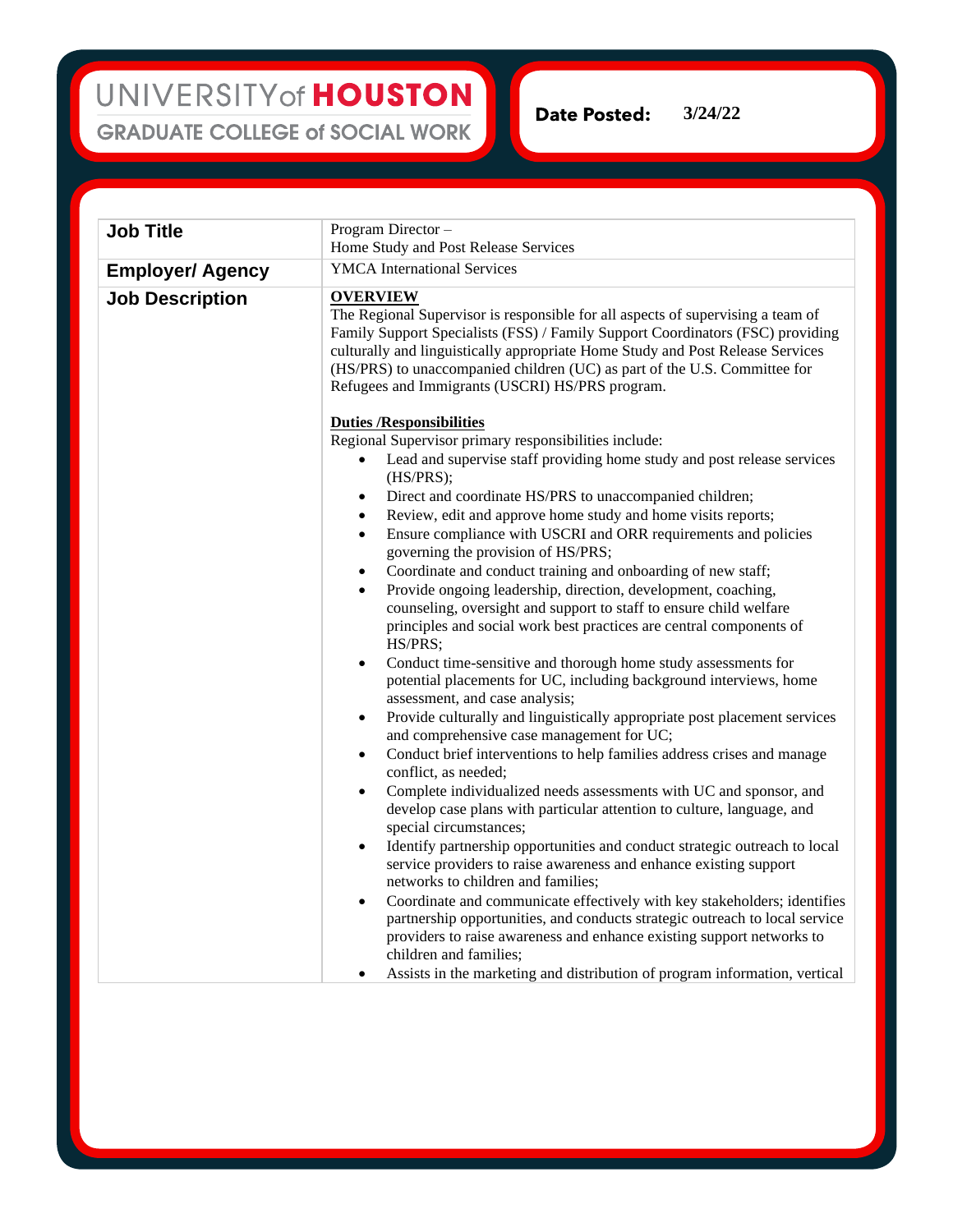|                       | updates and social media postings;<br>Develops and monitors program budget to meet fiscal objectives;<br>٠<br>Assists in YMCA fundraising activities and special events;<br>$\bullet$<br>Participates in all required trainings, meetings and programming required<br>$\bullet$<br>by USCRI and ORR;<br>Other duties may be assigned, including airport reception of newly<br>$\bullet$<br>arrived refugees that may be in the evening. |
|-----------------------|-----------------------------------------------------------------------------------------------------------------------------------------------------------------------------------------------------------------------------------------------------------------------------------------------------------------------------------------------------------------------------------------------------------------------------------------|
| <b>Qualifications</b> | <b>Requirements</b><br>Masters of Social Work or an equivalent advanced degree in a behavioral<br>science (e.g., education, psychology, sociology) or social services field<br>with 3 years of progressive experience in the fields listed above. An                                                                                                                                                                                    |
|                       | outstanding candidate who holds a bachelor's degree in social work, a<br>behavioral science, or a social services field and who also has at least 5<br>years of progressive experience that demonstrates both supervisory and<br>case management experience may be considered. License Master of<br>Social Work in the State of Texas is preferred.                                                                                     |
|                       | Experience conducting home studies and writing professional, thorough<br>assessment reports;                                                                                                                                                                                                                                                                                                                                            |
|                       | Demonstrated understanding and experience with case management,<br>٠<br>home placements, and child welfare;                                                                                                                                                                                                                                                                                                                             |
|                       | Excellent judgment and leadership ability; must be able to make<br>٠<br>independent decisions which ensure that outstanding services are being<br>provided within necessary timeframes, and that the team and team<br>members are complying with all required policies and procedures;                                                                                                                                                  |
|                       | Extensive knowledge of community resources, particularly for<br>٠<br>individuals without legal status;                                                                                                                                                                                                                                                                                                                                  |
|                       | Excellent organizational, verbal, written, and interpersonal<br>communication skills.                                                                                                                                                                                                                                                                                                                                                   |
|                       | Must have a valid driver's license, insurance, a clean driving record, and<br>personal transportation.                                                                                                                                                                                                                                                                                                                                  |
|                       | Ability to prioritize duties independently, think strategically, and multi-<br>task in a fast-paced environment;                                                                                                                                                                                                                                                                                                                        |
|                       | Ability to work well independently and to lead a team;                                                                                                                                                                                                                                                                                                                                                                                  |
|                       | Supervisory experience is highly preferred                                                                                                                                                                                                                                                                                                                                                                                              |
|                       | Fluency in Spanish; proficiency in additional languages a plus.                                                                                                                                                                                                                                                                                                                                                                         |
|                       | Candidate must demonstrate a commitment to comply with mandatory<br>state reporting requirement for child abuse and neglect;                                                                                                                                                                                                                                                                                                            |
|                       | Candidate must have dedication to the human rights of refugees,<br>٠                                                                                                                                                                                                                                                                                                                                                                    |

UNIVERSITY of HOUSTON **GRADUATE COLLEGE of SOCIAL WORK**